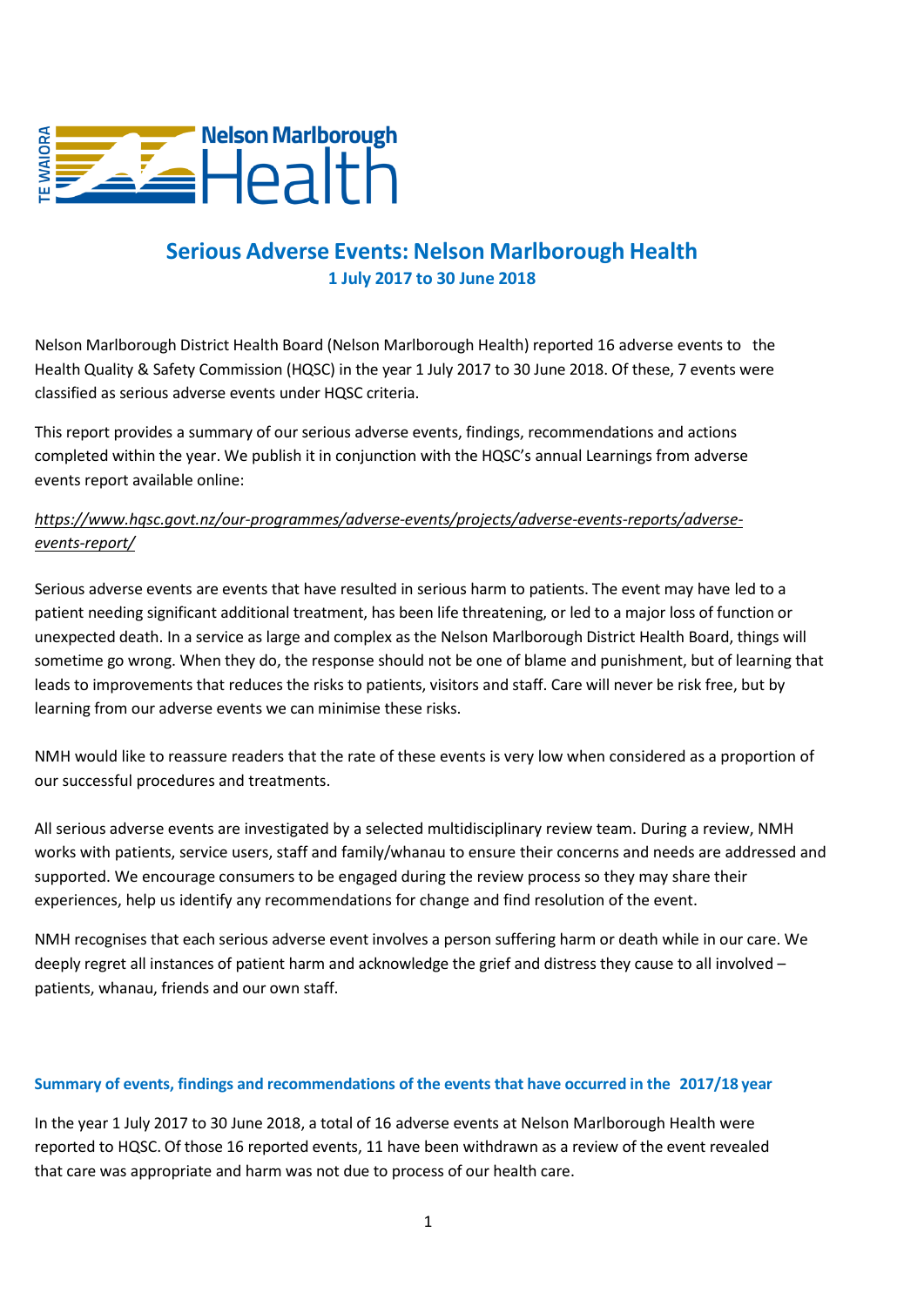The 7 events have been categorized under the following headings:

- Clinical process
- Falls
- Resources/organisation/management

| <b>Description of Event</b>                                            | <b>Review - Main Findings</b>                                                                                                                                                                                                                                                                                                                                                               | <b>Summary of Recommendations/Actions</b>                                                                                                                                                                                                                                                                                                                      |
|------------------------------------------------------------------------|---------------------------------------------------------------------------------------------------------------------------------------------------------------------------------------------------------------------------------------------------------------------------------------------------------------------------------------------------------------------------------------------|----------------------------------------------------------------------------------------------------------------------------------------------------------------------------------------------------------------------------------------------------------------------------------------------------------------------------------------------------------------|
| <b>Clinical Process</b>                                                |                                                                                                                                                                                                                                                                                                                                                                                             |                                                                                                                                                                                                                                                                                                                                                                |
| Wrong site<br>procedure<br>(Always Review<br>and Report) - no<br>harm  | There were a number of referral<br>forms in the work space of MRI<br>control room at the same time<br>which resulted in the wrong<br>form being picked up and<br>magnetic resonance imaging<br>(MRI) of wrong hip                                                                                                                                                                           | Referral forms to be placed in an area where they<br>cannot be mixed with next patient<br>All referrals completed to be kept separate from<br>any referrals still to be done<br>MRI Technologists to verify the patient on the scan<br>table correlates with the patient referral form                                                                         |
| Delayed<br>recognition of<br>patient<br>deterioration-<br>patient died | Modification of Early Warning<br>Score (EWS) <sup>1</sup> normalized<br>abnormal vital signs<br>Too much reliance on EWS as<br>only method of escalation in this<br>event - the tool is only one part<br>in identifying patient<br>deterioration                                                                                                                                            | Ensure all staff and visiting temporary staff are<br>familiar with and informed of Emergency<br>Departments internal Early Warning Score (EWS)<br>escalation system<br>Case discussed/shared learnings to all clinicians<br>highlighting appropriateness of modifications in<br>acutely unwell patients and to adhere to the clear<br>policy for modifications |
| Delay in<br>diagnosis $-$<br>patient died                              | Severity of underlying disease<br>not recognized until late in the<br>clinical course $-$ it is unlikely<br>that earlier recognition would<br>have altered the outcome.<br>Breakdown in communication<br>between medical staff and<br>nursing staff contributed to<br>delay in recognizing patient's<br>deteriorating condition.<br>Discharge management plan not<br>discussed with family. | Case discussed at Medical Mortality and Morbidity<br>meeting<br>Good communication is at the heart of medicine<br>and medical teams have acknowledged some<br>deficiencies and addressed these within the<br>department                                                                                                                                        |

<span id="page-1-0"></span> $\overline{1}$ <sup>1</sup>An early warning score (EWS) is a guide used by medical services to quickly determine the degree of illness of a patient. These scores are based on a set of physiological observations (parameters). In general, respiratory rate, heart rate, systolic blood pressure, temperature and level of consciousness are measured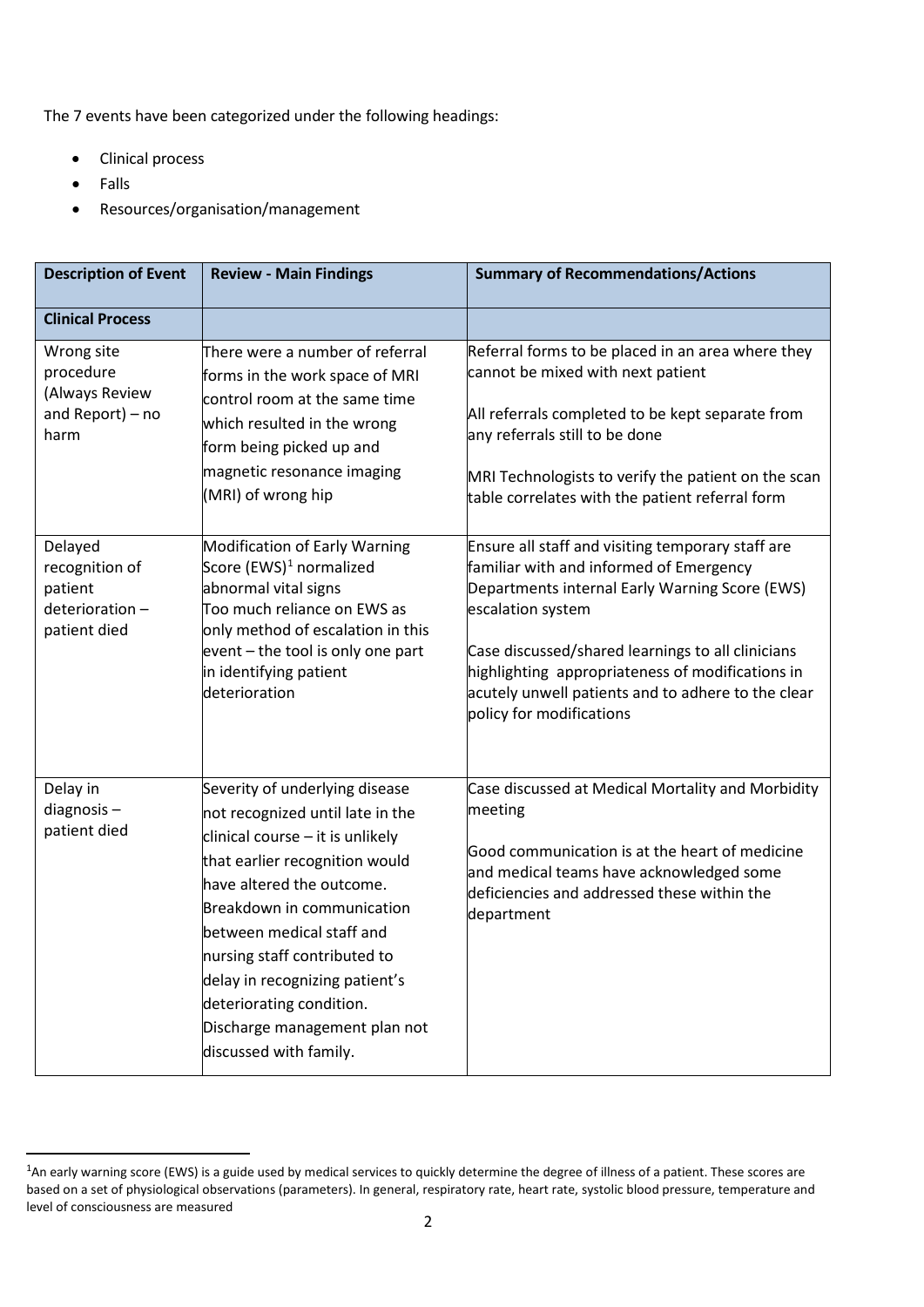| Selection and<br>timing of<br>treatment in ED -<br>patient died               | Intensive Care Unit (ICU) level<br>hands-on expertise was not<br>available on site during the<br>night.<br>Available resources did not<br>highlight the critical importance<br>of commencing treatment for<br>this particular life threatening<br>medication overdose early, prior<br>to onset of symptoms | Toxicology management to be handed over to the<br>inpatient team. Plan to be initiated by emergency<br>department physicians and can alter as the clinical<br>situation changes<br>Anesthetists to undergo regular training and<br>updates in critical care skills<br>Initiate activity to provide telemedicine link with<br>appropriate national or local expertise 24 hours/7<br>days<br>Improved resources for toxicology information and<br>change the 'go to' resource for toxicology -<br>Tertiary level ICU specialist recommendations when<br>requested to be implemented immediately by<br>secondary colleagues in any setting                                                                              |
|-------------------------------------------------------------------------------|------------------------------------------------------------------------------------------------------------------------------------------------------------------------------------------------------------------------------------------------------------------------------------------------------------|----------------------------------------------------------------------------------------------------------------------------------------------------------------------------------------------------------------------------------------------------------------------------------------------------------------------------------------------------------------------------------------------------------------------------------------------------------------------------------------------------------------------------------------------------------------------------------------------------------------------------------------------------------------------------------------------------------------------|
| Adverse cardiac/<br>respiratory event<br>during<br>procedure-<br>patient died | Past medical history not widely<br>known by team undertaking<br>procedure<br>Details of potential medical risks<br>not written on consent form<br>Dependent on patient to self-<br>report medical history<br>Policy regarding anesthetic<br>involvement in this acute<br>procedure not on intranet         | Comprehensive risk assessment to be performed<br>prior to procedure and review of safety check list<br>Review procedure pathway documentation to<br>include section to highlight relevant comorbidities<br>ISBAR <sup>2</sup> handover from ward nurse to area nurse to<br>be implemented in this setting<br>Handover procedure for general surgery patients to<br>be developed<br>Printable summary of complex or vulnerable<br>patients' medical history to be developed to sit<br>within the electronic medical record $-$ working<br>group identified to address this<br>Anaesthesia policy to be further developed to<br>include provision for area staff to request<br>anaesthetic assistance during procedure |

<span id="page-2-0"></span> <sup>2</sup> ISBAR (Identify, Situation, Background, Assessment and Recommendation) is a mnemonic created to improve safety in the transfer of critical information